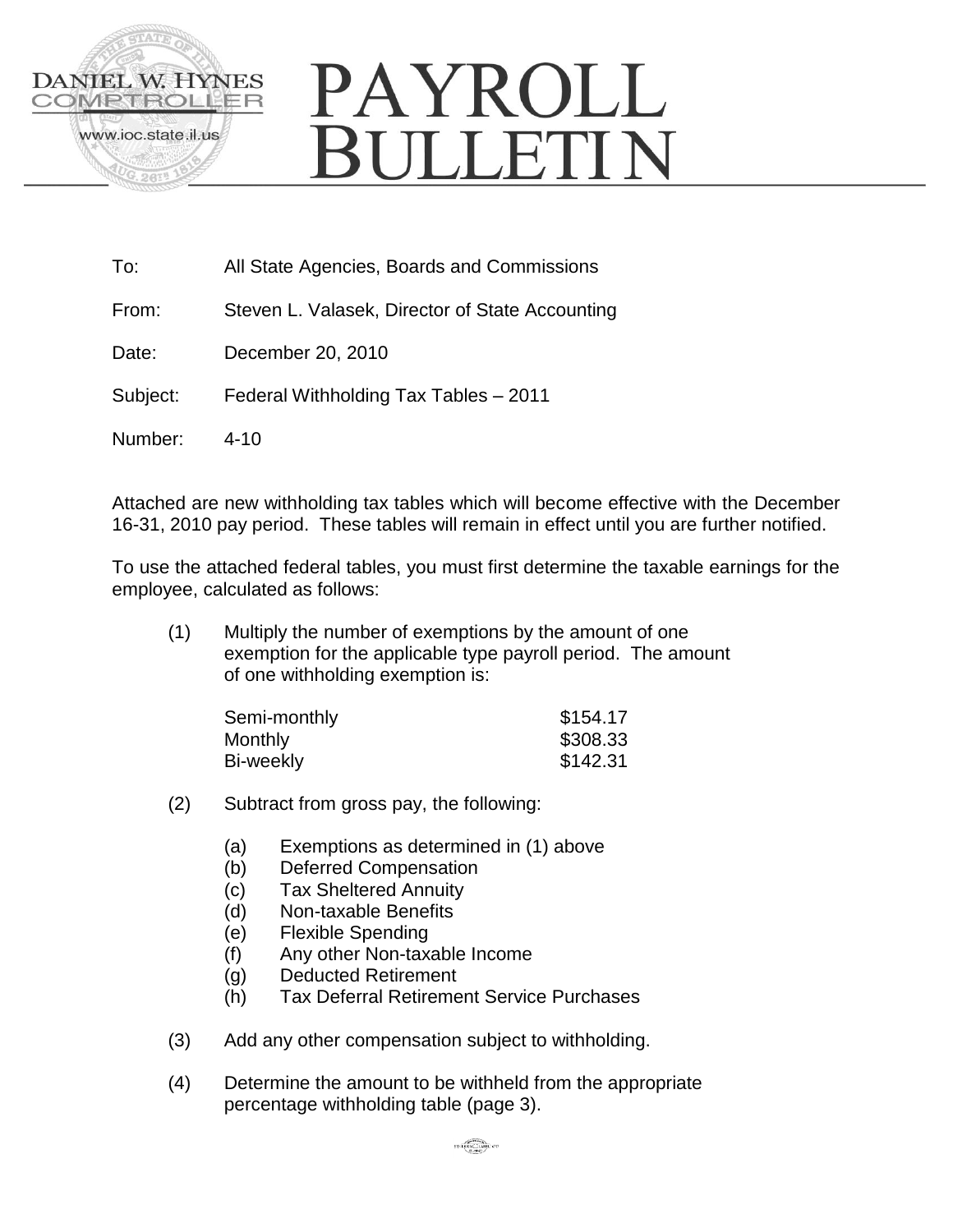### (5) Example:

| (a) | Gross pay, semi monthly                                                    | \$2,000.00 |
|-----|----------------------------------------------------------------------------|------------|
| (b) | Less exemptions (married with 5<br>exemptions) $$154.17 \times 5 = 770.85$ | 770.85     |
| (c) | Less: deductions described in<br>$2(b)$ through $(h)$ page 1               | 75.16      |
| (c) | Plus: Other Compensation subject<br>to withholding                         | 35.00      |
| (e) | <b>Taxable Gross</b>                                                       | \$1,188.99 |
| (f) | Tax on \$1,188.99 from semi-monthly<br>married table on page 3             |            |
|     | $A$ $A$ $A$ $A$ $A$ $A$                                                    |            |

\$1,188.99 - 1,038.00  $$150.99 \times 15\% \& 70.90 = $93.55$ 

#### Advance payment of earned income credit (EIC).

The option of receiving advance payroll payments of EIC expires on December 31, 2010. Individuals who received advance payments of EIC in 2010 must file a 2010 federal income tax return. Individuals eligible for EIC in 2011 can still claim the credit when they file their 2011 federal income tax return. In addition, if any of your employees expect to be eligible for the EIC and will have income tax withheld from wages in 2011, they may reduce their withholding in order to receive the benefit of a portion of the credit throughout the year.

Agencies who have employees that are Nonresident Aliens should research the IRS website [\(www.irs.gov\)](http://www.irs.gov/) for further withholding instructions.

Agencies may access this and other Payroll, SAMS and Accounting Bulletins on the Comptroller's website at [www.ioc.state.il.us](http://www.ioc.state.il.us/) under Resource Library.

If you have any questions regarding this bulletin or the attached tax tables, please contact our payroll office at (217) 782-4758.